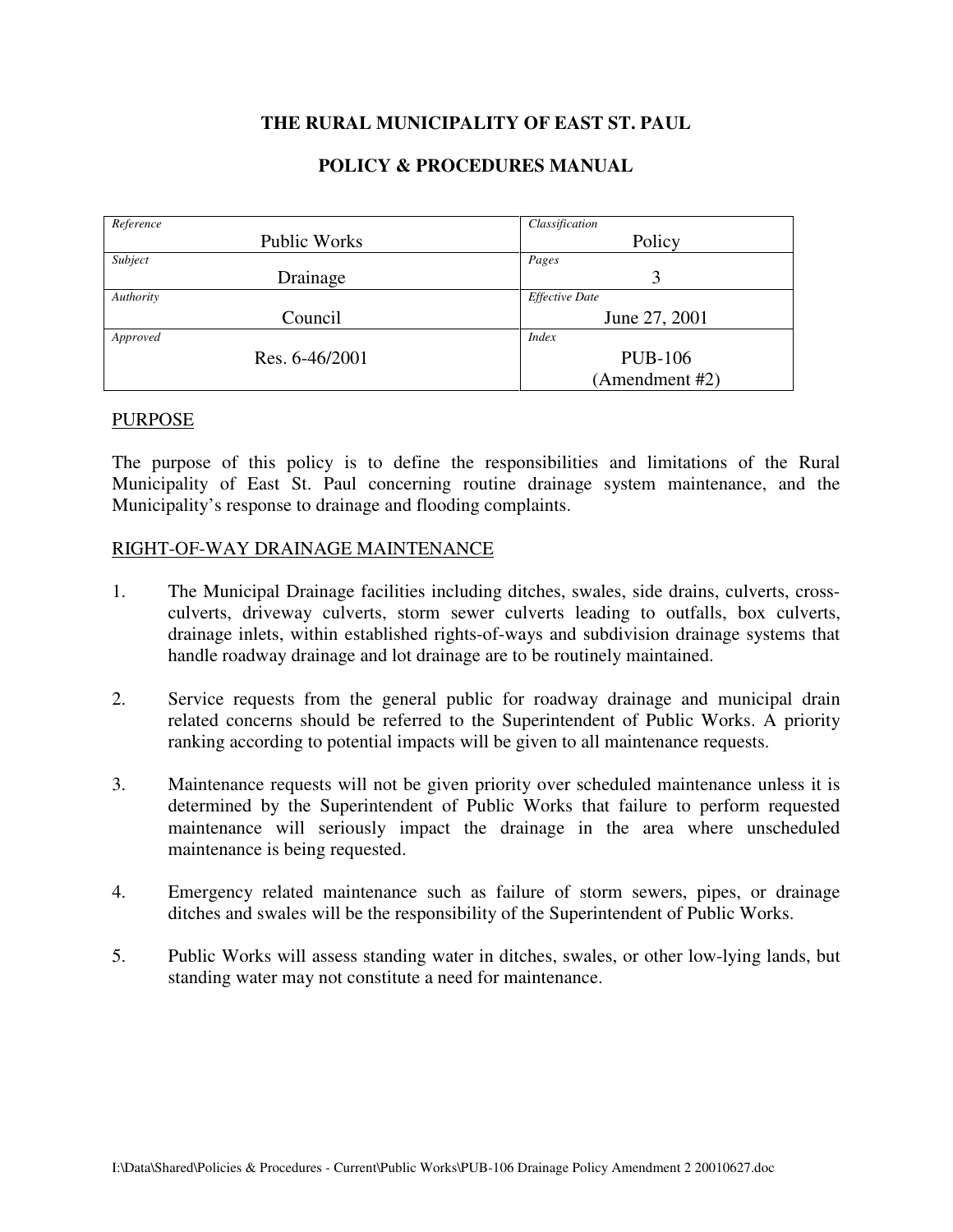- 6. Pipe installation in municipal ditches may be considered at the expense of the adjoining property owner. Upon receiving a request from a property owner to install a pipe in the municipal ditch adjacent to their property, the following steps shall take place:
	- 1) Obtain a deposit from the property owner adequate to cover the cost of developing a plan.
	- 2) Identify the properties that are in the catchment area.
	- 3) Develop an overall plan of the affected catchment area.
	- 4) Apply for the necessary licenses or approval from the proper authorities.
	- 5) Notify all affected property owners within the catchment area in writing of the proposed work. The notice shall provide affected property owners the opportunity to respond to the proposed work within a reasonable time period. Response options shall include approval, no objection, and objection.
	- 6) Where greater than sixty percent (60%) of the affected property owners do not object to the proposed work, the project may proceed.
	- 7) Proceed with cost estimates. Obtain a deposit from the property owners involved for their portion of the estimated costs of the work.
- 7. Routine mowing of swales, ditches or easements which can be maintained with a standard lawn mower or hand held weed trimmer, is considered the responsibility of the property owner. In general, where the existing slope of the ditch is >3:1, the maintenance will be the responsibility of the property owner.

# NON-RIGHT-OF-WAY RELATED DRAINAGE MAINTENANCE

- 1. The Superintendent of Public Works shall be the contact for any questions, complaints, field investigations, determination of responsible entity, priorization and schedule status for maintenance and/or restoration of non-right-of-way drainage.
- 2. The R.M. of East St. Paul will not be responsible for any localized flooding of yards, gardens, driveways, docks, accessory structures and sheds or problems caused by high ground water, wet yards, or standing water.
- 3. Removal of sod and shrubbery may occur during routine maintenance of drainage facilities. Any sod removed during maintenance will be replaced with the same sod (if available). Property owners will be responsible for salvaging or replacing any fences, landscaping sprinkler systems property improvements or other amenities within the right-of-way/drainage easements that are impacted due to routine maintenance.
- 4. Public Works will assess standing water in ditches, swales, or other low-lying lands, but standing water may not constitute a need for maintenance.
- 5. Upon receiving a request from a homeowner, the Public Works staff will try to determine a solution for any drainage problem on private property. If the homeowner is satisfied with the solution, they may have the Municipal staff or a contractor of their choice execute and perform the necessary work, subject to obtaining provincial approval. In either case, the homeowner shall be responsible for all cost associated with this work. The establishment of